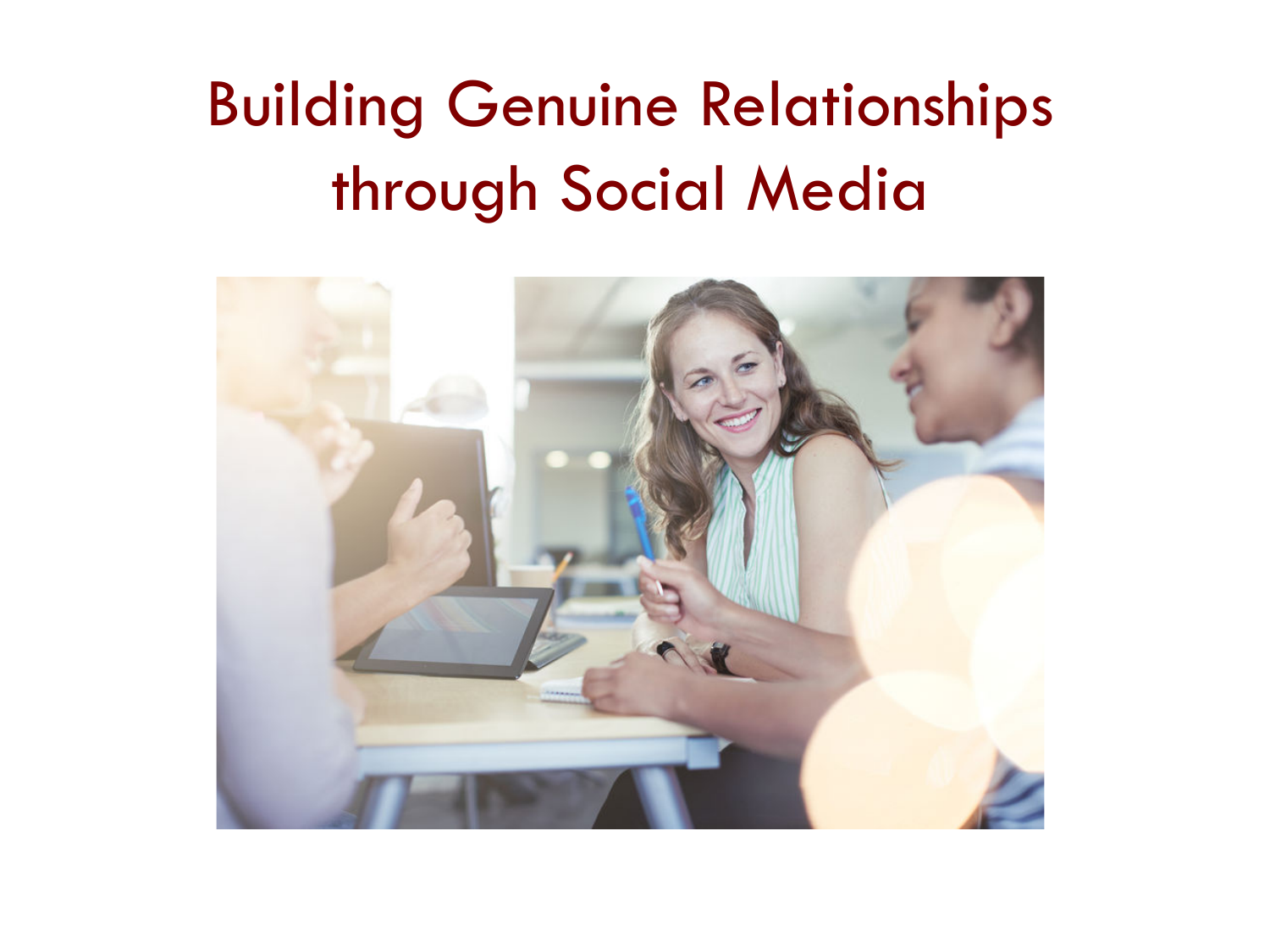# The Current Model

- Hype Generation
- Drama Create drama to get peoples attention
- Manipulation emotional hooking

#### Marketing is built on this…..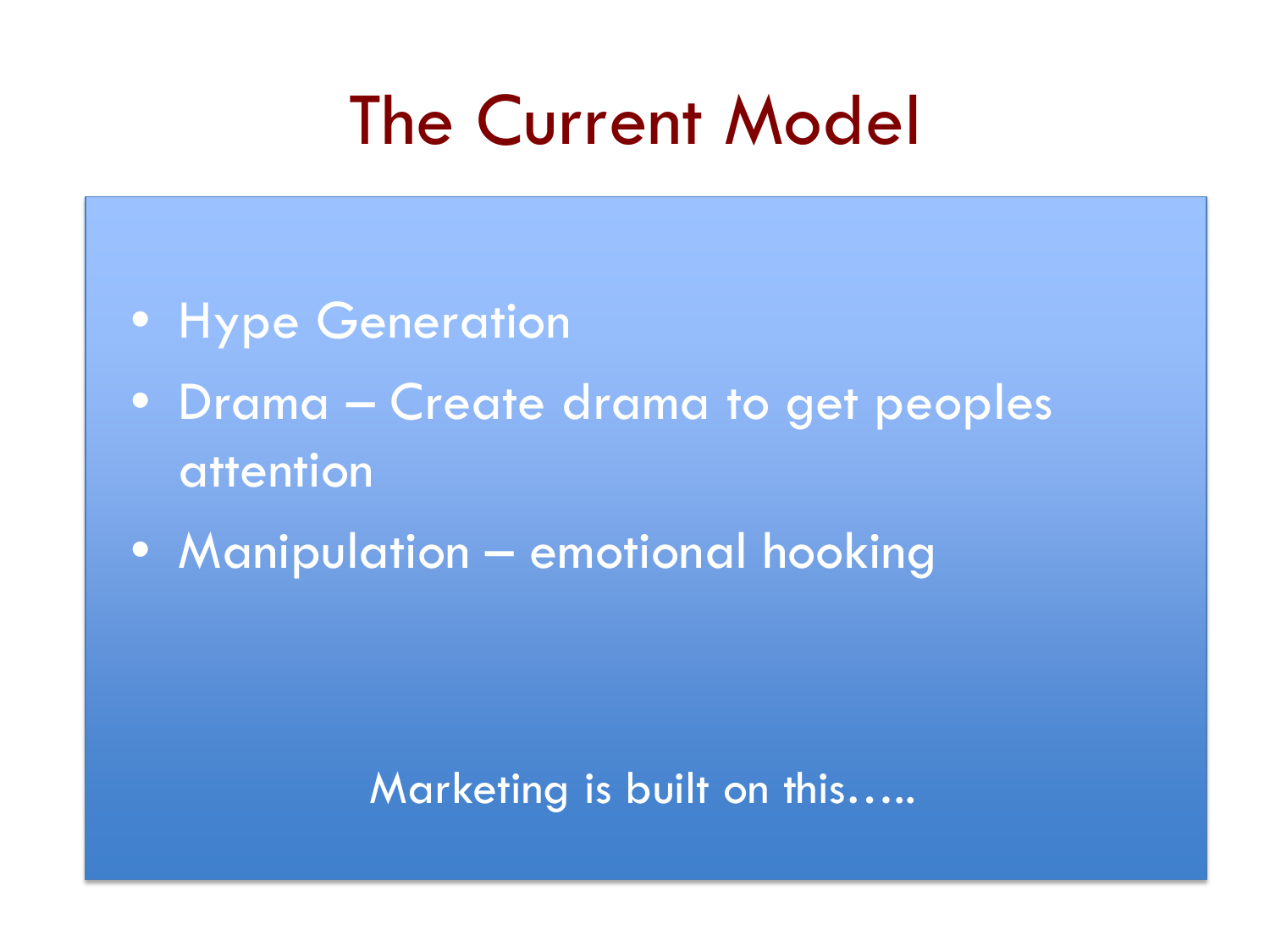#### BUT…What is it we respond to the most?



• Warmth

• Care

• Genuineness

• Authenticity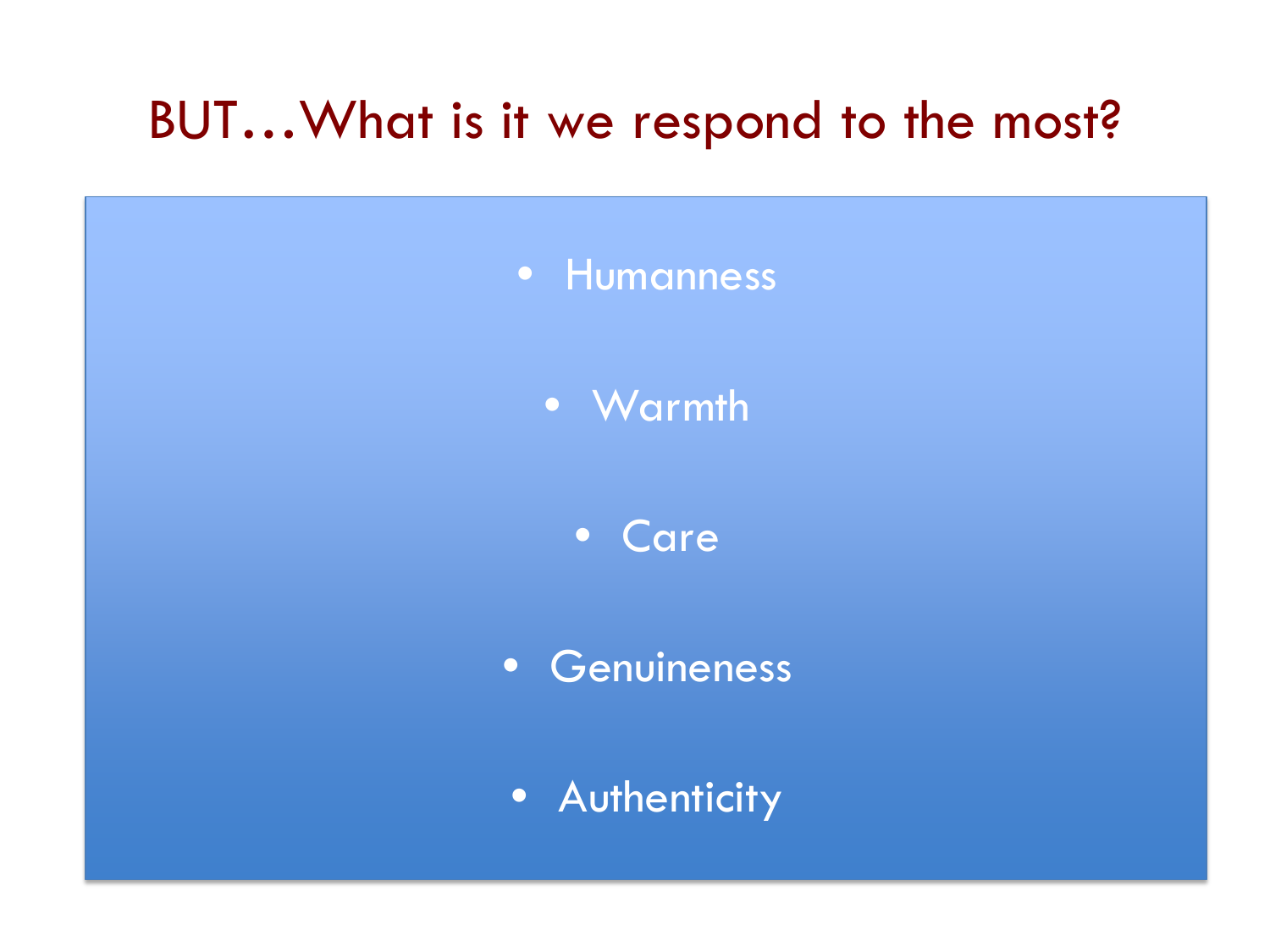### Can this be the same in Business?

• The business face & donning the suit

• Do we change as human beings in business and if so why?

• Current Marketing trends go against our natural way with one another.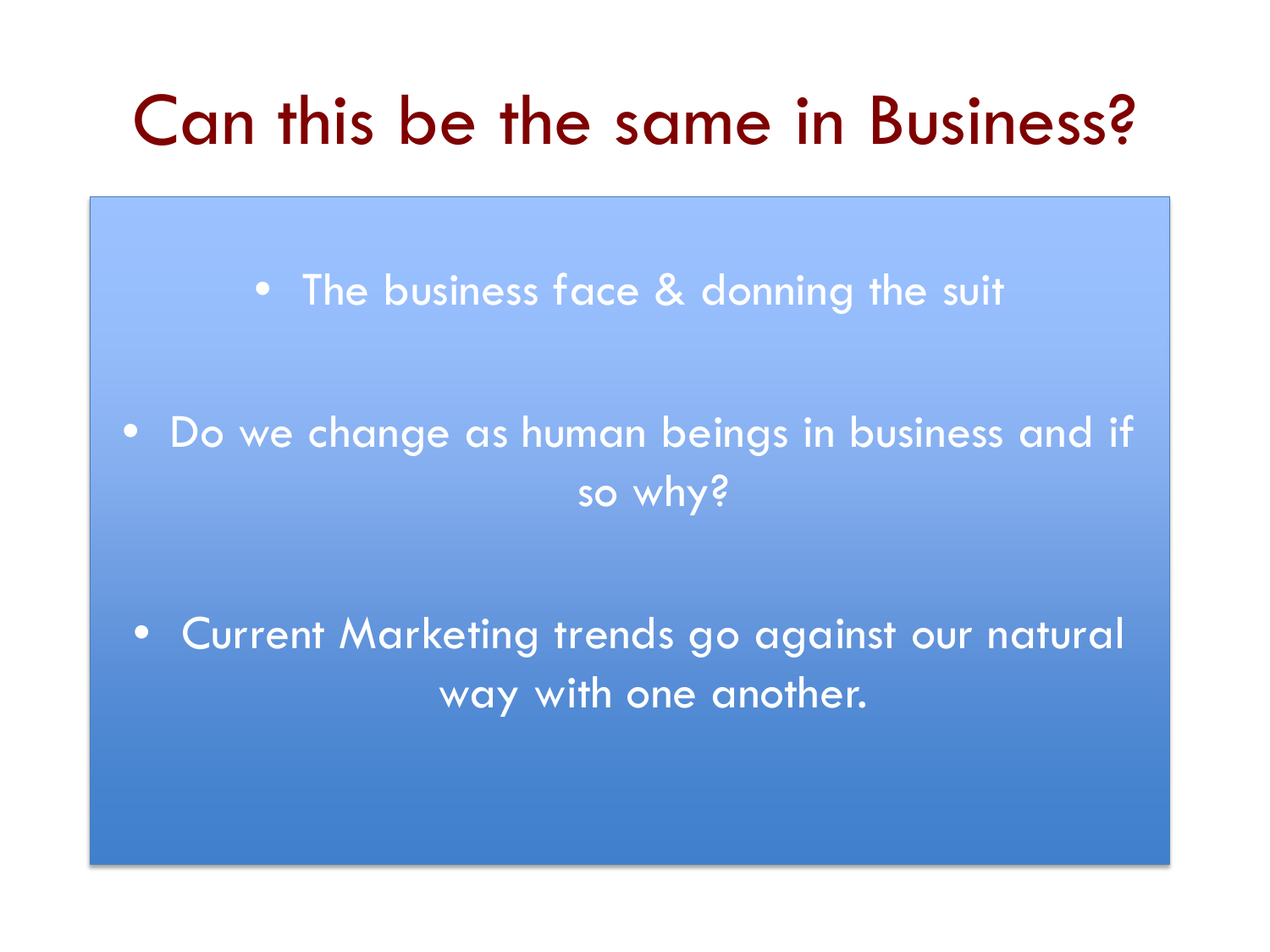Where does Social Media fit? An opportunity to share from the heart of our businesses

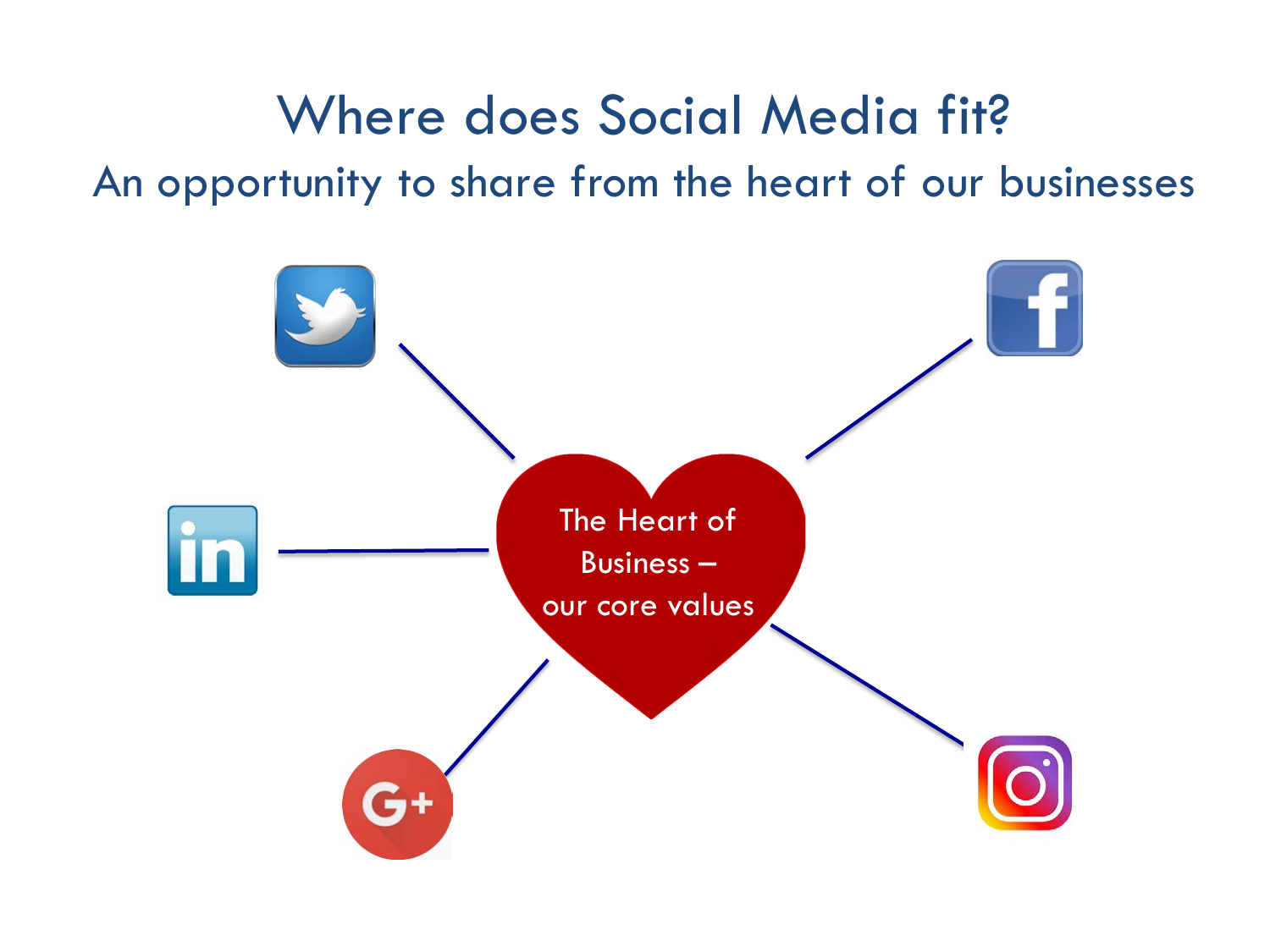### Social Media is 'Social' Media

It's about PEOPLE, CONNECTION, RELATIONSHIPS

Consider the qualities you know build genuine lasting relationships?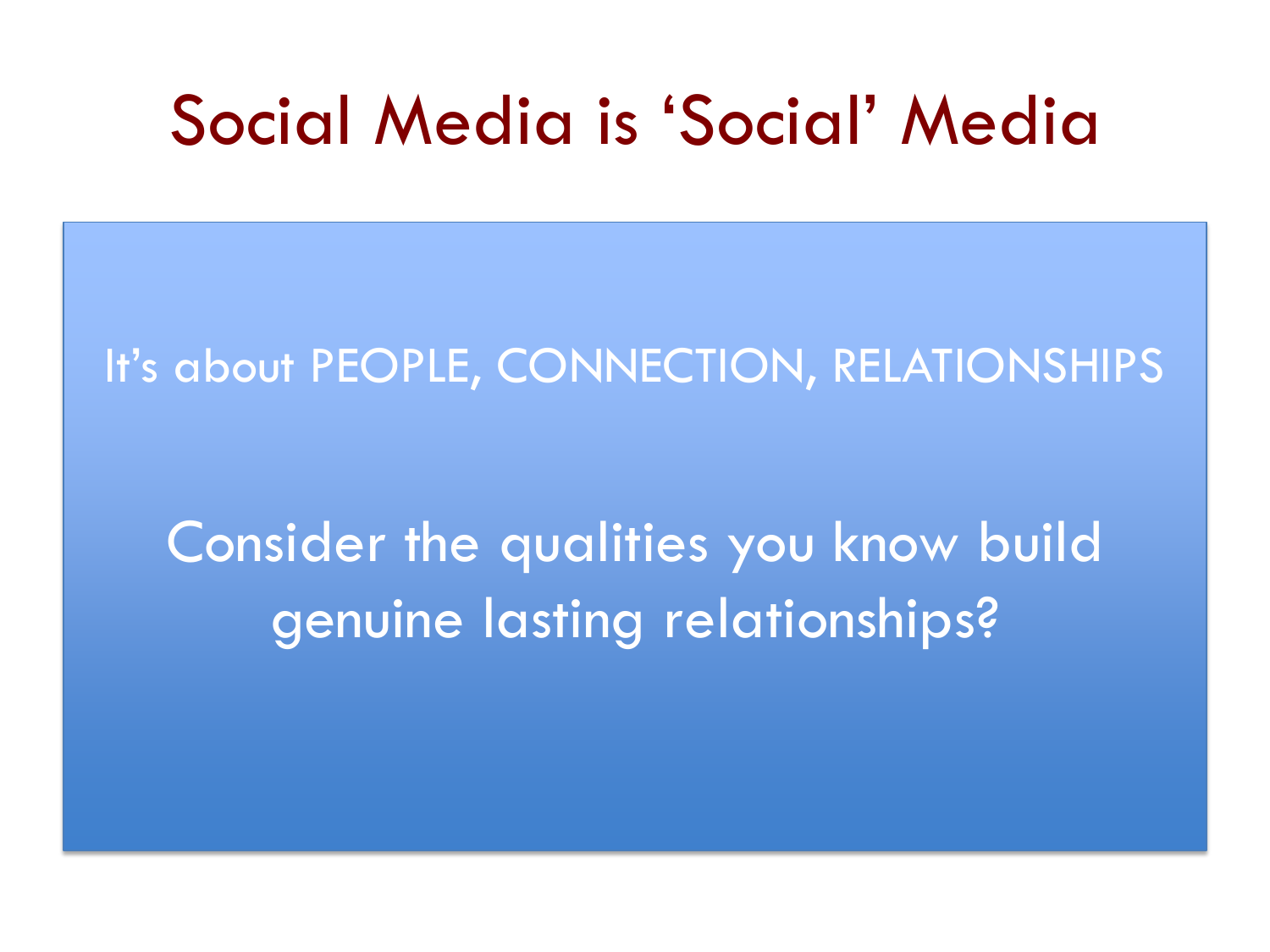### Qualities we love in Relationships

#### **CONSISTENCY**

#### **TRANSPARENCY**

#### **HONESTY**

#### $=$  TRUST

Be ambitious not with numbers, but with the quality of the relationships you are building online.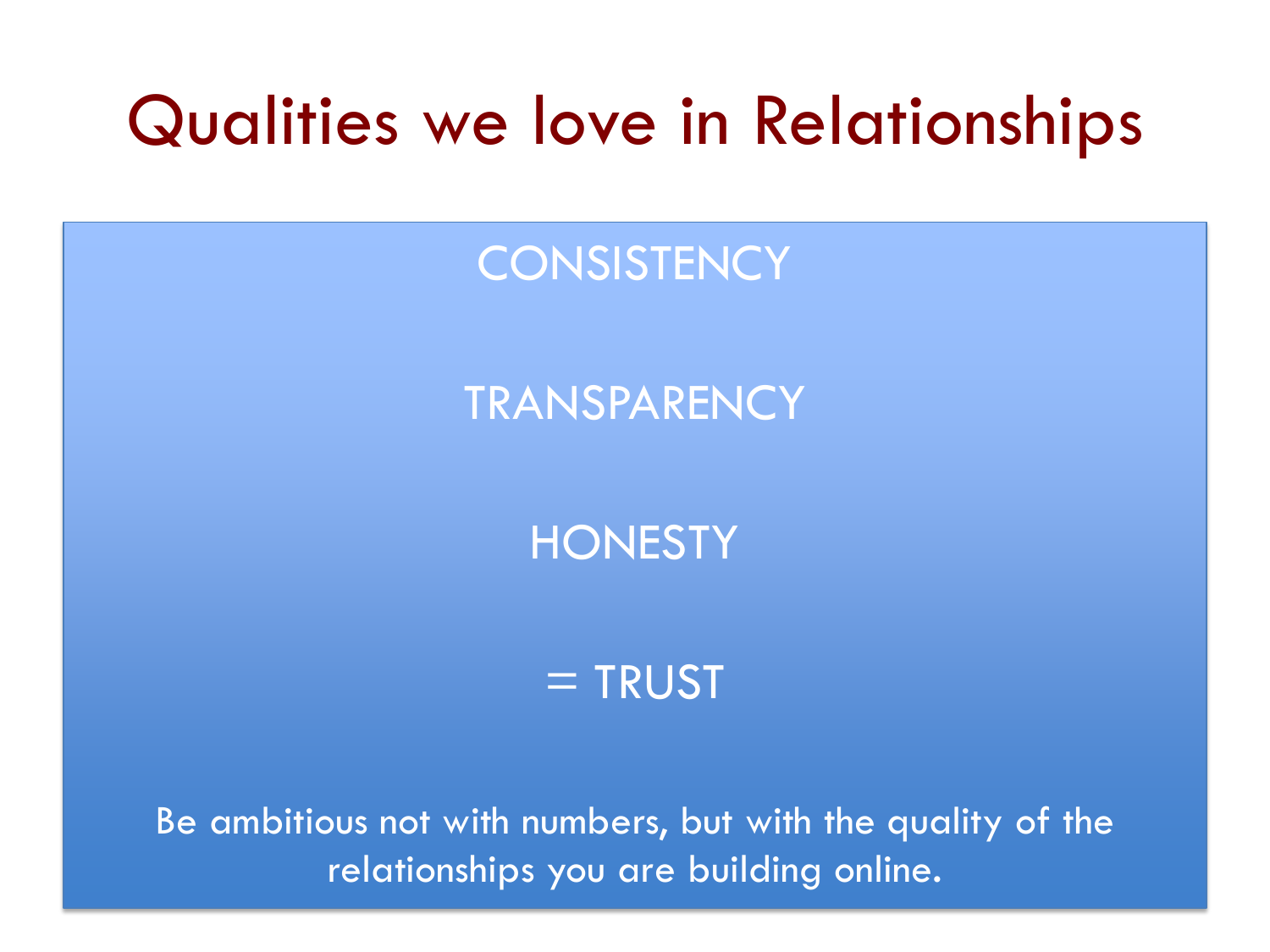# Some things you need to know

• **A small fish in a great big ocean** - understand what you are up against. There is fierce competition for businesses on Social Media Platforms.

Important to understand how the algorithms work and where you stand.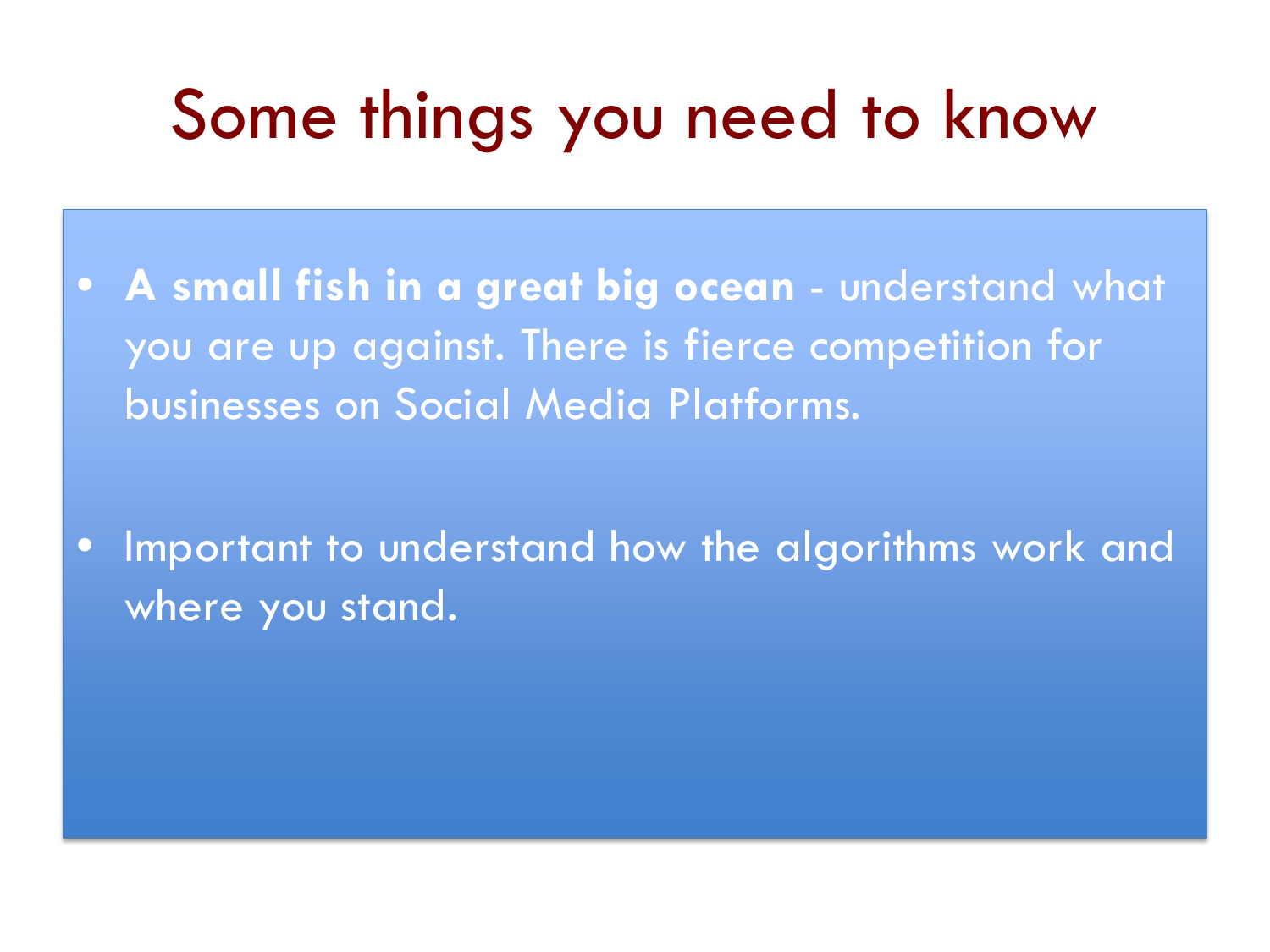### What beats the algorithms?

FB cannot compete with genuine interest in your pages ie. interaction and engagement.

And what builds this over time is the quality and integrity in which you share and connect with your audience.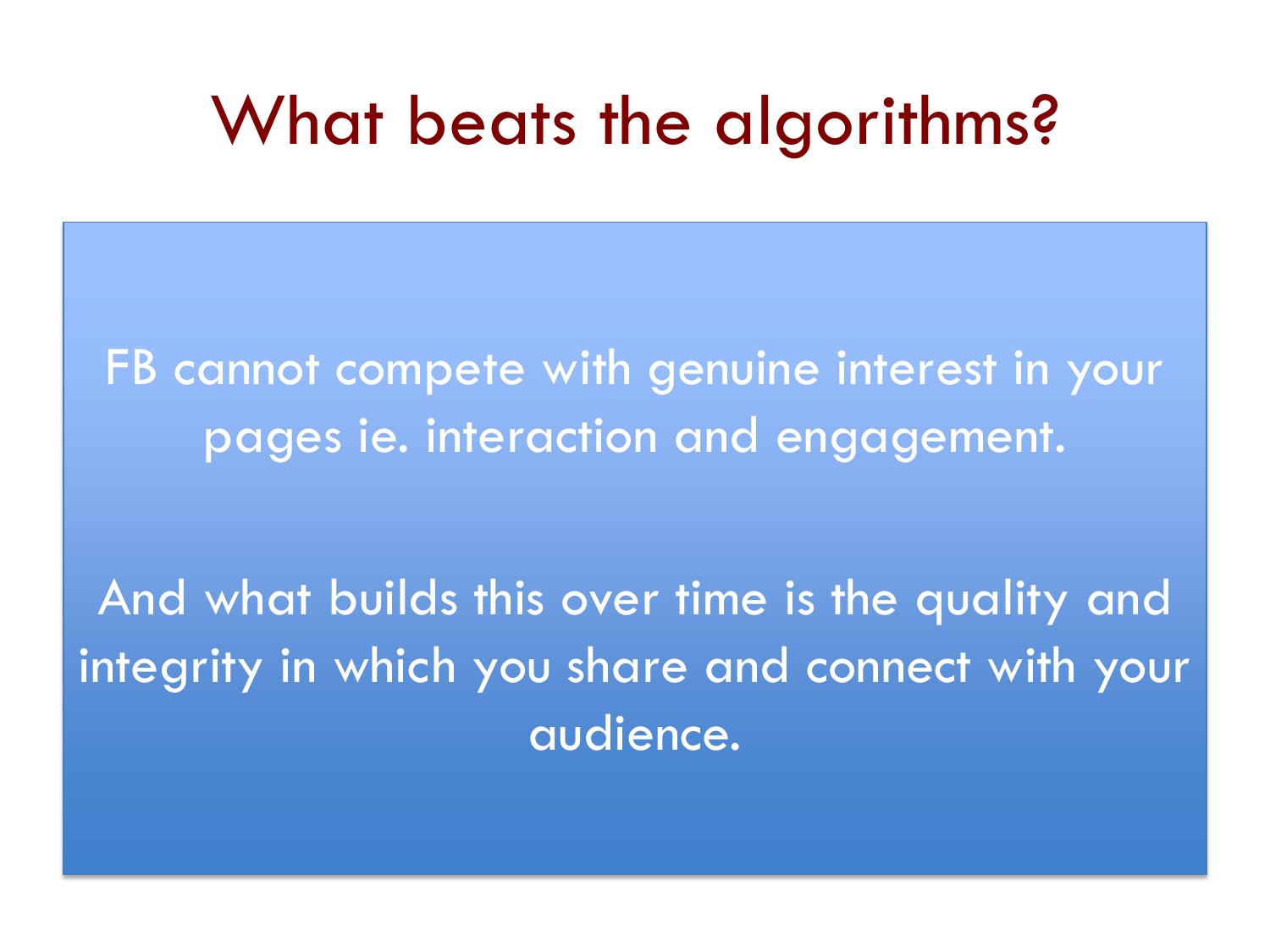## Online Community Building

Why not support each other on Social Media? Build positive relationships with other businesses just as you would do customers & clients.

Forget the competition – support is the new black

Referring – Community building (use your tagging skills)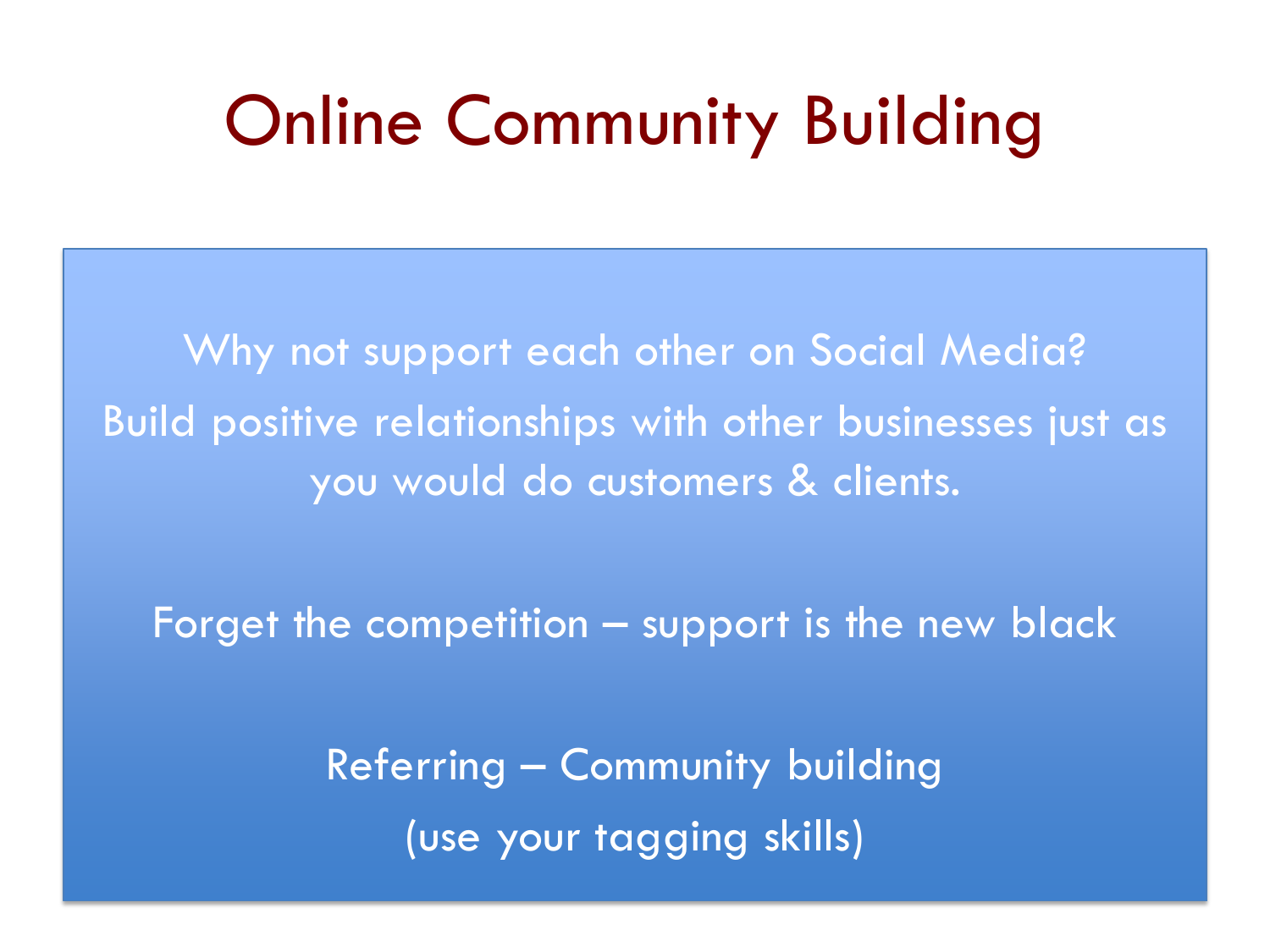### Sharing Values in Business

### There's nothing like a bit of warmth on social media and in business.

Our values are the foundation of our business. They are the heart of what we offer out within our communities.